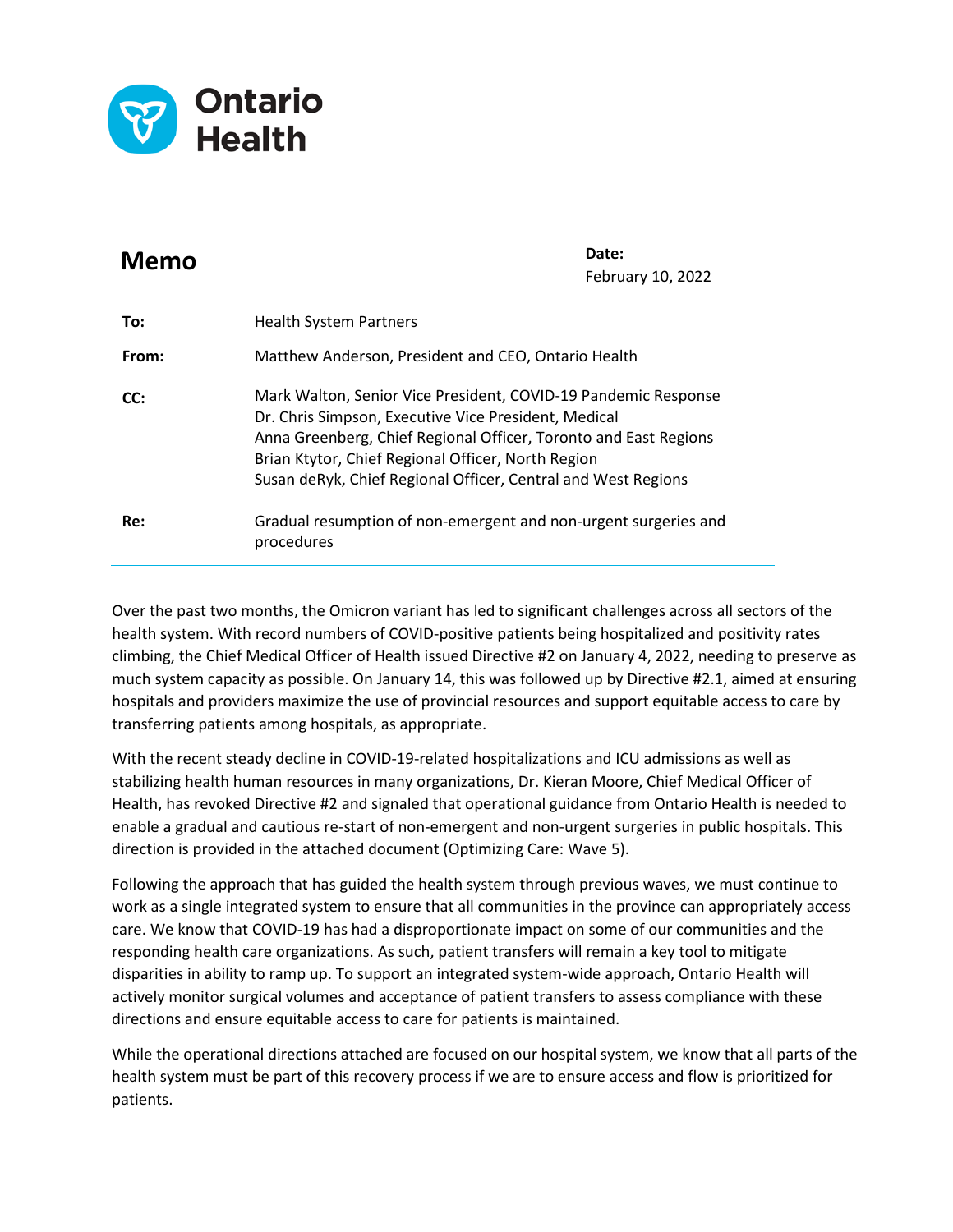Going forward, we will need all partners to continue to work with their regions, either directly or through their Ontario Health Teams, with a view to ensuring our system response to recovery is highly integrated. With this in mind, in addition to our hospital operational direction, we are requesting that our partners in primary care, community support services, long-term care, and home and community care support this system focus by undertaking the following:

Primary care and community support services:

- Continue to focus on urgent and emergent care to avoid unnecessary emergency department visits
- Continue to optimize capacity to support flow and provide care at home, as appropriate
- Resume or continue preventative care (e.g., cancer screening)
- Undertake early identification and referral of patients who would benefit from COVID-19 therapeutics
- Continue to support vaccinations and remote monitoring of patients with COVID-19
- Ensure community support service organizations continue to participate and collaborate on regional response and recovery efforts

Home care and long-term care:

- Continue to actively maintain COVID-19 and non-COVID-19 care in the community
- Work closely with hospital partners to facilitate flow, ensuring that home and community care is engaged early in the process
- Continue to partner effectively with hospitals to discharge patients home or transfer to a long-term care facility as appropriate and in a timely manner
- Continue to partner regionally to ensure timely access to appropriate care for patients

While revoking Directive #2 is certainly a positive step towards recovery, we also recognize that parts of the health care system remain very challenged by the ongoing impact of COVID-19, particularly as it relates to health human resources. As a result, it is important that we work together to restart the system and that all sectors continue to engage with regional/sub-regional COVID-19 incident management system (IMS)/response structures and Chief Regional Officers to ensure our system efforts are coordinated, patient flow is prioritized, and we are able to achieve positive outcomes for patients.

Once again, thank you to you and your teams for all that you have done over the last two years. Your dedication and commitment to patient care has been and continues to be a source of pride for all Ontarians.

Matthew Anderson

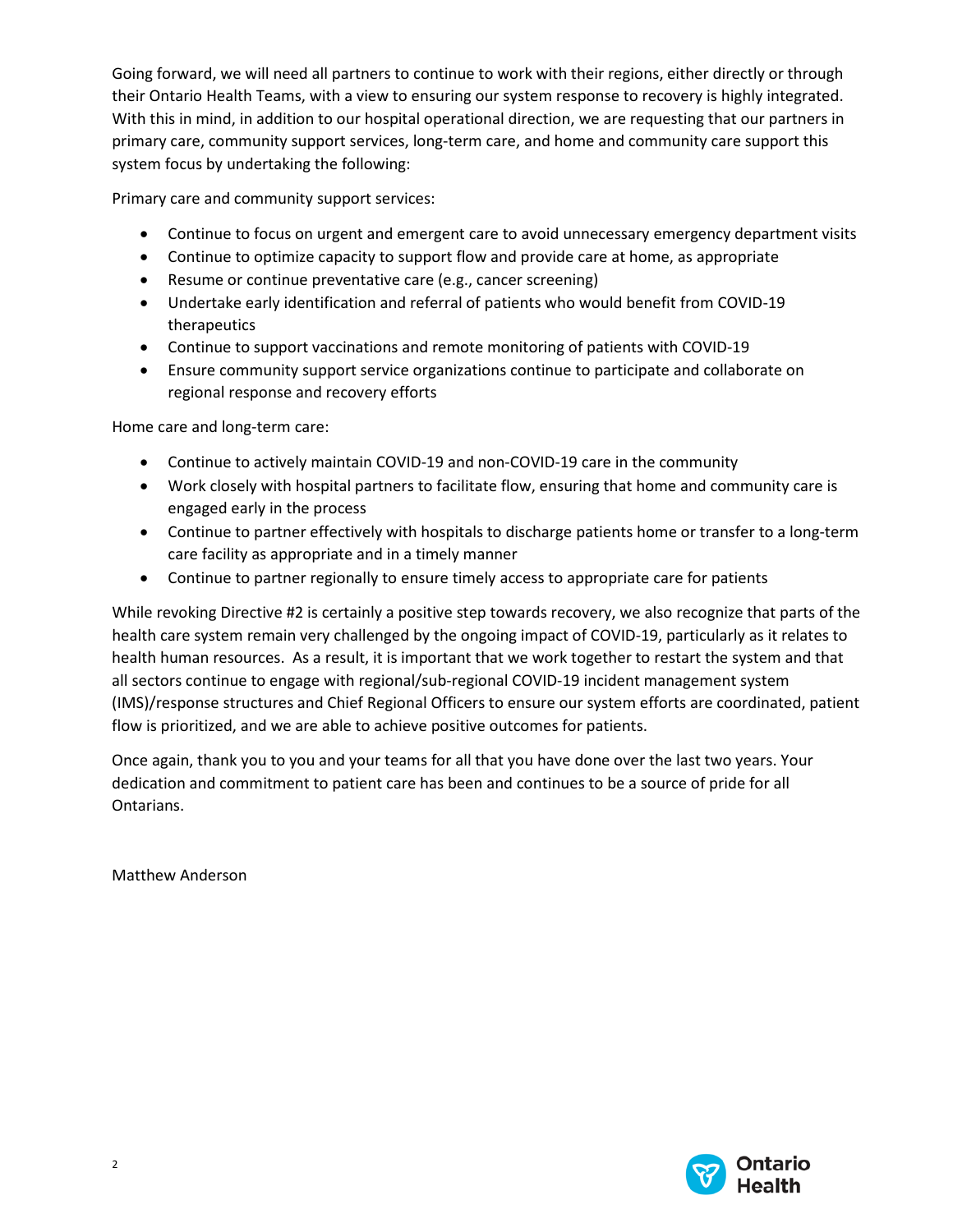

# **Operational Direction for Optimizing Care: Wave 5**

*Last updated: February 10, 2022*

### **Phased approach to resumption of surgical/procedural care**

The resumption of surgical and procedural activity in hospitals will follow a gradual, cautious and balanced approach informed by a number of system indicators. These indicators include intensity of community transmission, medical/surgical hospital capacity, ICU capacity and health human resources capacity.

Given positive trending and projections, we are able to move beyond our current Phase 1 of restart (which involved revising Directive #2 to enable activity in independent health facilities and private hospitals, diagnostic imaging, cancer screening, pediatric hospitals, and scheduled ambulatory clinics). With the revoking of Directive #2 on February 10, 2022, hospitals will enter Phase 2 of restart and will follow the operational direction provided by Ontario Health to progress through Phases 2 through 4.

Specific phases and thresholds for each are outlined below.

## **Phase 2: Provincial return to 70% of 2019 volumes – initiate gradual resumption of surgical and procedural activity**

#### **Provincial thresholds:**

- < 15% test positivity and in decline for one week
- Number of outbreaks in decline for one week
- < 2500 COVID-positive hospitalizations and stable or in decline for one week
- One week stable or declining medical/surgical occupancy
- < 550 patients with COVID-related critical illness (CRCI) in ICUs and stable or declining for one week
- One week stable or declining total ICU census
- Stable health human resource capacity, with more staff retuning to work than needing to be off sick or isolating.

#### **Direction:**

- 1. All hospitals may resume surgical and procedural activity up to 70% of 2019 volumes, with consideration for the following:
	- a. Where possible, surgical and procedural activity that is not expected to have an inpatient footprint (e.g., same day procedures) should be considered first.

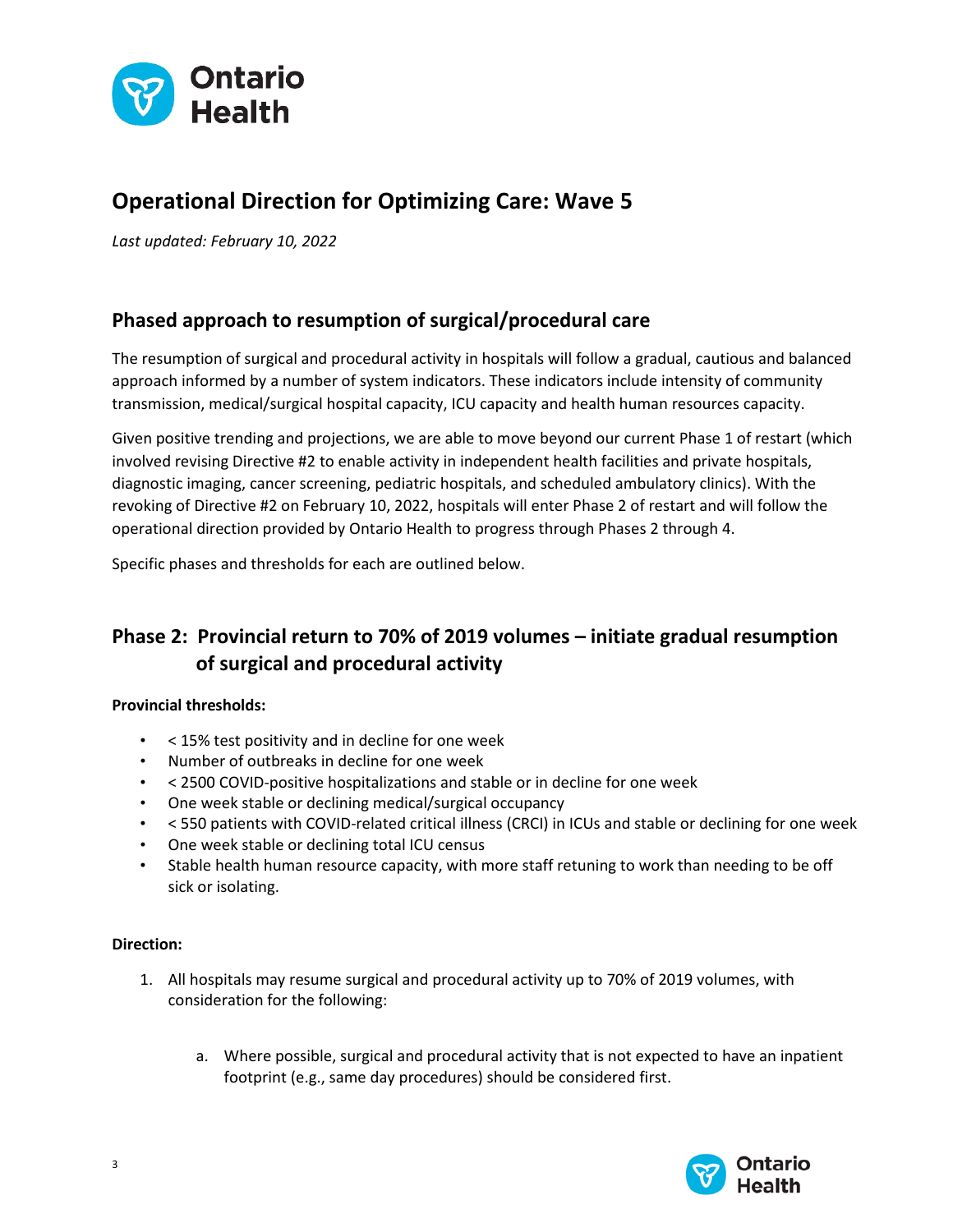- b. Increases in activity must not result in unsafe/unstable staffing in other areas of the hospital (e.g., medical/surgical wards, critical care).
- c. Prioritization of resumed activity must take into consideration equitable access for hardesthit communities and vulnerable populations.
- d. Some regions/sub-regions/hospitals may resume surgical and procedural activity up to 90% of 2019 volumes dependent on the following:
	- i. A plan is confirmed to ensure capacity is preserved for patient transfers.
	- ii. Increases in activity does not result in unsafe/unstable staffing.
	- iii. Approval to proceed has been directed by the respective Chief Regional Officer.
- 2. Hospitals must remain ready to accept all transfers within 24 to 48 hours as directed by incident management system (IMS) or regional leadership tables/structures, with consideration for the following:
	- a. Sub-regional, regional, inter-regional and intra-regional transfer decisions will aim to mitigate disparity in ability to ramp up, considering the differential capacity to achieve 70% activity that exists between organizations.

### **Phase 3: Provincial return to 90% of 2019 volumes – continued gradual resumption of surgical and procedural activity**

#### **Provincial thresholds:**

- < 10% test positivity and in decline for one week
- Number of outbreaks in decline for one week
- < 1250 COVID-positive hospitalizations and stable or in decline for one week
- One week stable or declining medical/surgical occupancy
- < 300 CRCI in ICUs and stable or declining for one week
- One week stable or declining total ICU census
- Stable health human resource capacity

#### **Direction:**

- 1. All hospitals may resume surgical and procedural activity up to 90% of 2019 volumes, with consideration for the following:
	- a. Increases in activity must not result in unsafe/unstable staffing in other areas of the hospital (e.g., medical/surgical wards, critical care).
	- b. Prioritization of resumed activity must take into consideration equitable access for hardesthit communities and vulnerable populations.

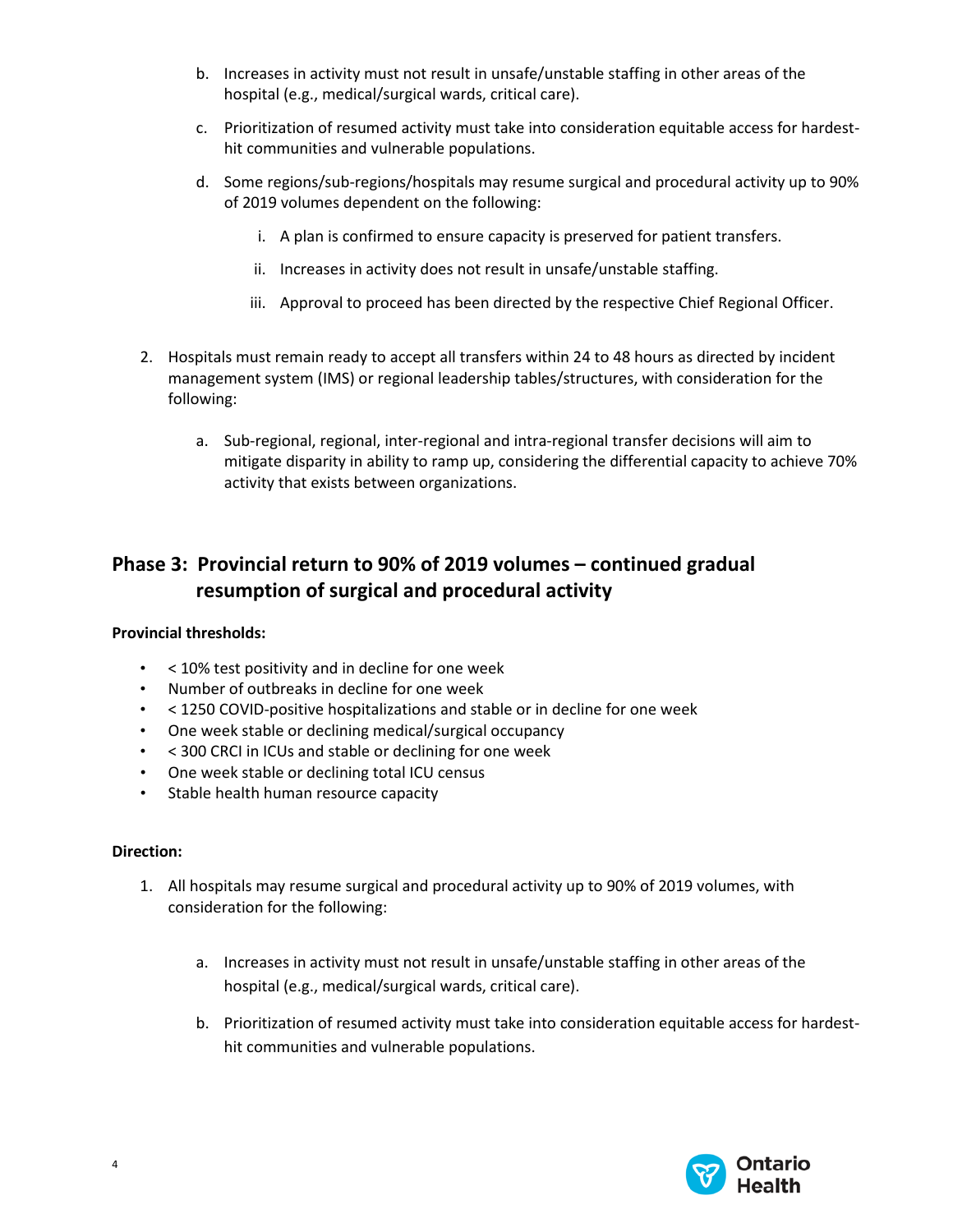- c. Hospitals may not move beyond 90% activity until a provincial plan for recovery is defined, with consultation across sectors.
- 2. All hospitals must remain ready to accept transfers within 24 to 48 hours as directed by IMS or regional leadership tables/structures, with consideration for the following:
	- a. Sub-regional, regional, inter-regional and intra-regional transfer decisions will aim to mitigate disparity in ability to ramp up, considering the differential capacity to achieve 90% activity that exists between organizations.

### **Phase 4: Recovery – resumption of full recovery planning and activity**

### **Provincial thresholds:**

- < 2.5% test positivity
- Low and stable number of outbreaks
- Stable or declining COVID-positive hospitalizations
- Stable medical/surgical occupancy
- Stable or declining CRCI in ICUs
- Stable total ICU census
- Stable health human resource capacity

#### **Direction:**

- 1. Health system partners will be encouraged to participate in the reactivated provincial and regional recovery tables.
- 2. Cross-sectoral work to address the care deficit across the system will be prioritized, ensuring appropriate flow of patients to more appropriate settings.
- 3. Prioritization of recovery activity must take into consideration hardest-hit communities and equitable access for vulnerable populations.